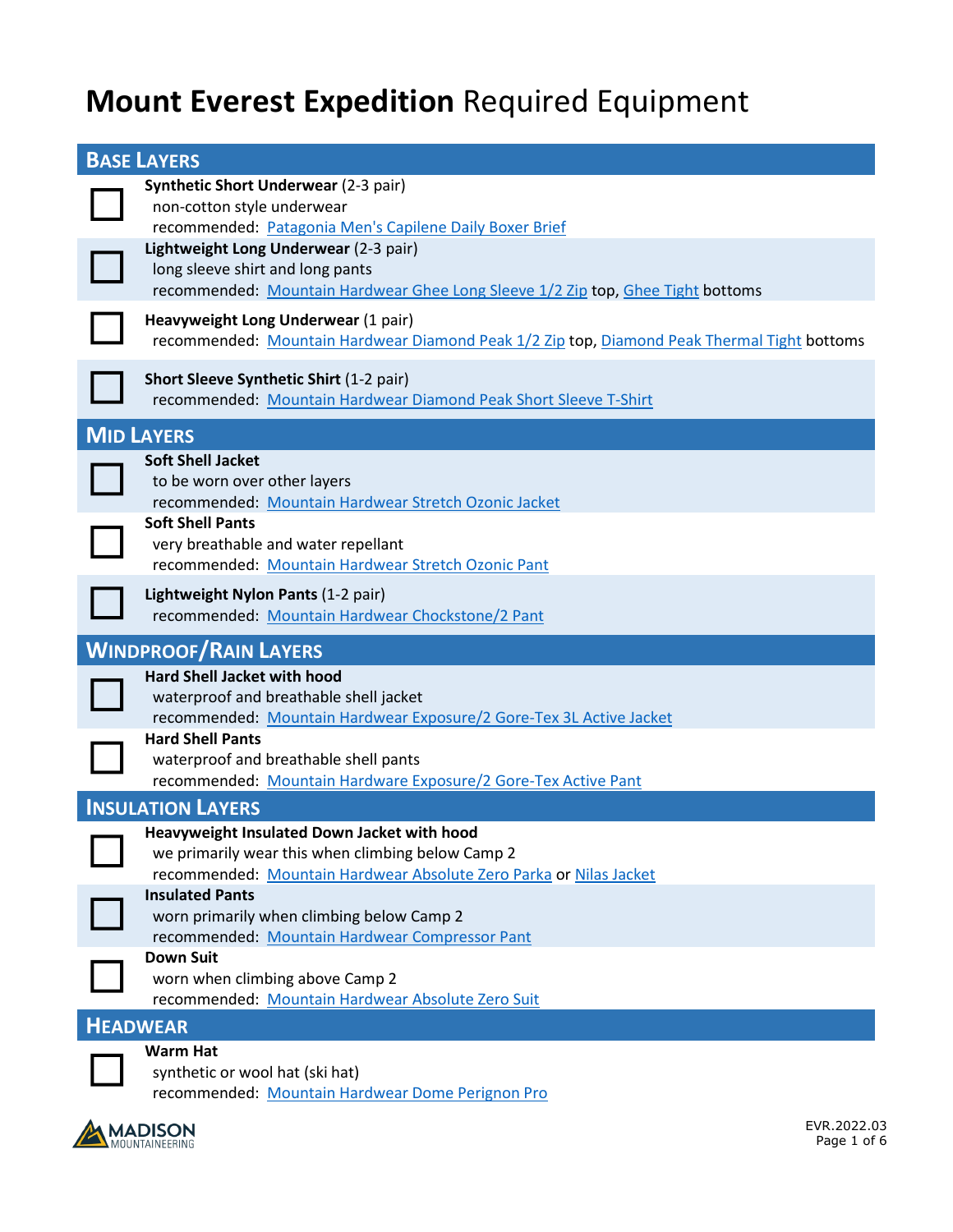|                | <b>Balaclava</b><br>to protect your neck and face in high winds                         |
|----------------|-----------------------------------------------------------------------------------------|
|                | recommended: Mountain Hardwear Alpine Balaclava<br><b>Baseball Cap or other sun hat</b> |
|                | to shade your face/neck from the sun on a hot day                                       |
|                | recommended: Madison Mountaineering Cap                                                 |
|                | <b>Bandana or Buff</b>                                                                  |
|                | to protect your neck/face from the sun                                                  |
|                | recommended: BUFF UV Multifunctional Headwear                                           |
|                | Vapro Airtrim Cold Air Breathing Mask - Sport (optional)                                |
|                | uses the moist and warmth from the exhaled air to offset cold dry air                   |
|                |                                                                                         |
| <b>EYEWEAR</b> |                                                                                         |
|                | <b>Glacier Glasses</b>                                                                  |
|                | full protection with side covers or wrap around                                         |
|                | recommended: Julbo Shield Sunglasses                                                    |
|                | <b>Ski Goggles</b>                                                                      |
|                | to be worn on summit day in the event of high winds $- (2nd pair optional)$             |
|                | recommended: Scott USA LCG Goggle                                                       |
| <b>GLOVES</b>  |                                                                                         |
|                | <b>Lightweight Synthetic Base Layer Gloves</b>                                          |
|                | for wearing on a hot day                                                                |
|                | recommended: Mountain Hardwear Power Stretch Stimulus Glove                             |
|                | <b>Soft Shell Gloves</b>                                                                |
|                | to wear for moderate cold/wind                                                          |
|                | recommended: Mountain Hardwear Route Setter Alpine Work Glove                           |
|                | <b>Shell Glove with Insulated Liner</b>                                                 |
|                | to wear for severe cold/strong wind                                                     |
|                | recommended: Mountain Hardwear Exposure/2 Gore-Tex Glove                                |
|                | <b>Expedition Mitts</b><br>large enough to fit a liner glove inside                     |
|                | recommended: Mountain Hardwear Absolute Zero Gore-Tex Down Mitt                         |
|                | <b>Heated Gloves (optional)</b>                                                         |
|                | Battery-powered heated gloves                                                           |
|                | recommended: Outdoor Research Capstone Heated Gloves                                    |
|                | <b>FOOTWEAR</b>                                                                         |
|                |                                                                                         |
|                | Liner Socks (3 pairs)                                                                   |
|                | recommended: Spyder Pro Liner Sock                                                      |
|                | Wool or Synthetic Socks (6 pairs)                                                       |
|                | recommended: Smartwool Mountaineering Extra Heavy Crew Sock                             |
|                |                                                                                         |
|                | <b>Heated Socks (optional)</b>                                                          |
|                | recommended: Lenz 4.0 Heat Socks                                                        |
|                |                                                                                         |
|                | <b>Mountaineering Boots</b>                                                             |
|                | recommended: La Sportiva Olympus Mons Cube                                              |
|                |                                                                                         |

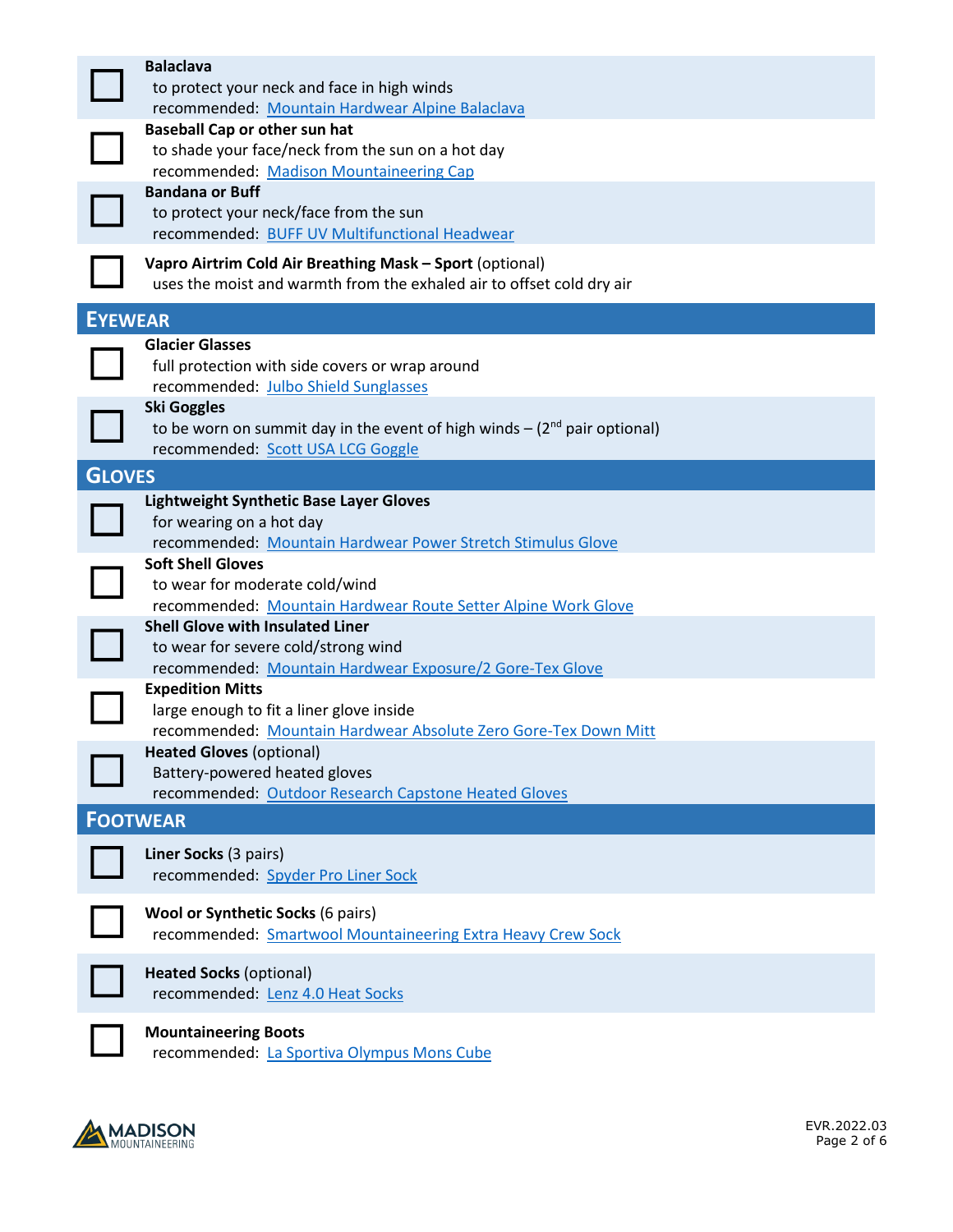| <b>Hiking Boots/Shoes</b><br>comfortable boots or shoes for the trek to base camp                                                                                                              |
|------------------------------------------------------------------------------------------------------------------------------------------------------------------------------------------------|
| <b>Camp Boots</b><br>comfortable boots for wearing in camp<br>recommended: Sorel Caribou Boot                                                                                                  |
| Shower shoes/sandals (optional)<br>Crocs or similar plastic shoes or sandals for use in the showers                                                                                            |
| Lodge Slippers (optional)<br>comfortable slippers for wearing about trekking lodges<br>Recommended: Men's Sorel Dud Moc Slipper or Women's Sorel Out 'N About Bootie                           |
| <b>Gaiters (optional)</b><br>recommended: Outdoor Research Expedition Crocodile Gaiters                                                                                                        |
| <b>Booties (optional)</b><br>recommended: Feathered Friends Down Booties                                                                                                                       |
| <b>SLEEPING EQUIPMENT</b>                                                                                                                                                                      |
| <b>Sleeping Bag</b> (for high camps)<br>rated to at least -40°F. Goose down or synthetic<br>recommended: Mountain Hardwear Phantom Gore-Tex -40 Sleeping Bag                                   |
| <b>Sleeping Bag</b> (for base camp)<br>rated to at least -20°F<br>recommended: Mountain Hardwear Lamina -30 Sleeping Bag                                                                       |
| <b>Self-inflating Sleeping Pad</b><br>full length is preferred<br>recommended: Therm-a-Rest NeoAir XTherm                                                                                      |
| <b>Closed-cell Foam Pad</b><br>to be used in conjunction with the inflating pad for warmth and comfort when sleeping<br>recommended: Therm-a-Rest RidgeRest SOLite                             |
| <b>Earplugs</b><br>recommended: Eagle Creek Travel Ear Plug Set                                                                                                                                |
| <b>MOUNTAINEERING GEAR</b>                                                                                                                                                                     |
| <b>Expedition Backpack</b><br>approximately 105L<br>recommended: Mountain Hardwear AMG 105 Backpack                                                                                            |
| <b>Compression Stuff Sacks</b><br>for reducing the volume of the sleeping bag, down parka, etc., in your pack<br>recommended: Sea to Summit Compression Sacks and Sea to Summit eVAC Dry Sacks |
| <b>Trash Compactor Bags</b><br>to line backpack and stuff sacks as well as for separating gear                                                                                                 |
| <b>Backpack Rain Cover (optional)</b>                                                                                                                                                          |
| <b>Trekking Backpack</b><br>to carry on the trek to base camp. Simple and light.<br>recommended: Mountain Hardwear Scrambler 35 Backpack                                                       |

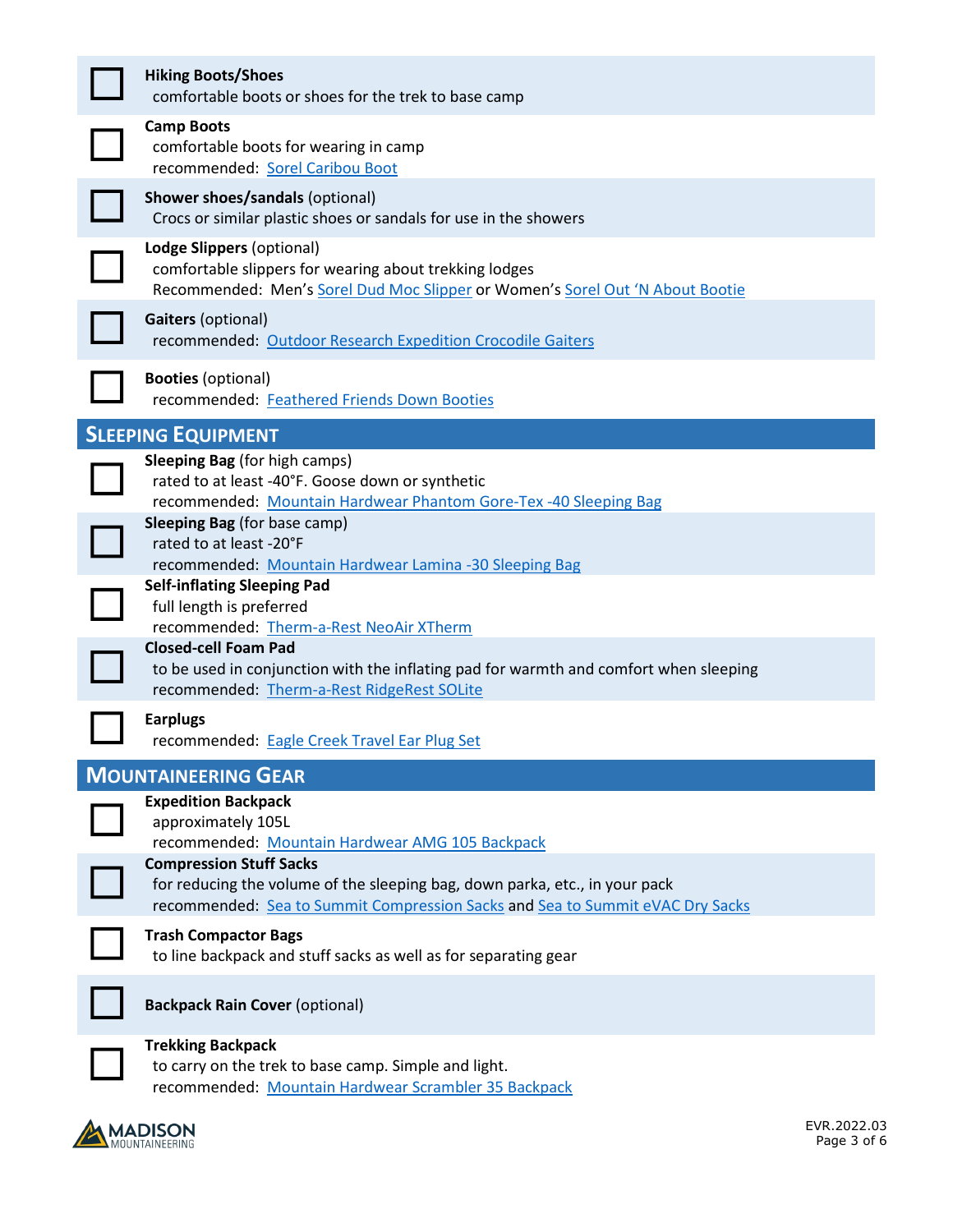| <b>Trekking Poles with Snow Baskets</b>                                                  |
|------------------------------------------------------------------------------------------|
| adjustable poles                                                                         |
| recommended: Black Diamond Alpine Carbon Z Trekking Poles                                |
| <b>Ice Axe</b>                                                                           |
| general mountaineering tool (65cm)<br>recommended: Petzl Summit Ice Axe                  |
| <b>Crampons</b>                                                                          |
| general mountaineering crampons                                                          |
| recommended: Petzl Sarken Leverlock Crampon                                              |
| <b>Climbing Helmet</b><br>must be able to fit over your warm hat                         |
| recommended: Petzl Sirocco Helmet                                                        |
| <b>Ascender</b>                                                                          |
| 1 right or left-hand ascender                                                            |
| recommended: Petzl Ascension Ergonomic Ascender                                          |
| "Y" Rig or Petzl for ascender and safety carabiner                                       |
| recommend: Petzl Dual Connect Adjust                                                     |
| <b>Accessory Cord</b><br>30 feet (9m) of 6mm accessory cord                              |
| recommended: New England 6mm Accessory Cord                                              |
| <b>Alpine Climbing Harness</b>                                                           |
| mountaineering harness, with adjustable leg loops. Not a rock-climbing "sport" harness   |
| recommended: Petzl Altitude                                                              |
| <b>Carabineers</b><br>3 regular and 3 locking                                            |
| recommended: Black Diamond Oval (regular) and Black Diamond Positron Screwgate (locking) |
| <b>Belay/Rappel Device</b>                                                               |
| recommended: Black Diamond Super 8 Belay/Rappel Device                                   |
| Headlamps (2)                                                                            |
| bring two headlamps to provide a backup and 3 extra sets of new batteries                |
| recommended: Petzl Tactikka Core Headlamp                                                |
| <b>TRAVEL ITEMS</b>                                                                      |
| Large Duffel Bags with Locks (2)                                                         |
| for transporting gear<br>recommended: Mountain Hardwear Expedition Duffel 140            |
| <b>Carry-on Backpack</b>                                                                 |
| can use trekking backpack, approximately 24" x 12" x 7" (60cm x 29cm x 17cm)             |
| recommended: Mountain Hardware Scrambler 35 Backpack                                     |
| <b>Travel Clothes</b>                                                                    |
| for days in cities and towns                                                             |
| Lightweight journal, sketchbook, pencils, pen                                            |
| U.S. cash                                                                                |

**U.S. cash**<br>for currentle for currency exchange to purchase Wi-Fi access scratchcards on the trek or in base camp and other random merchandise in cities and villages

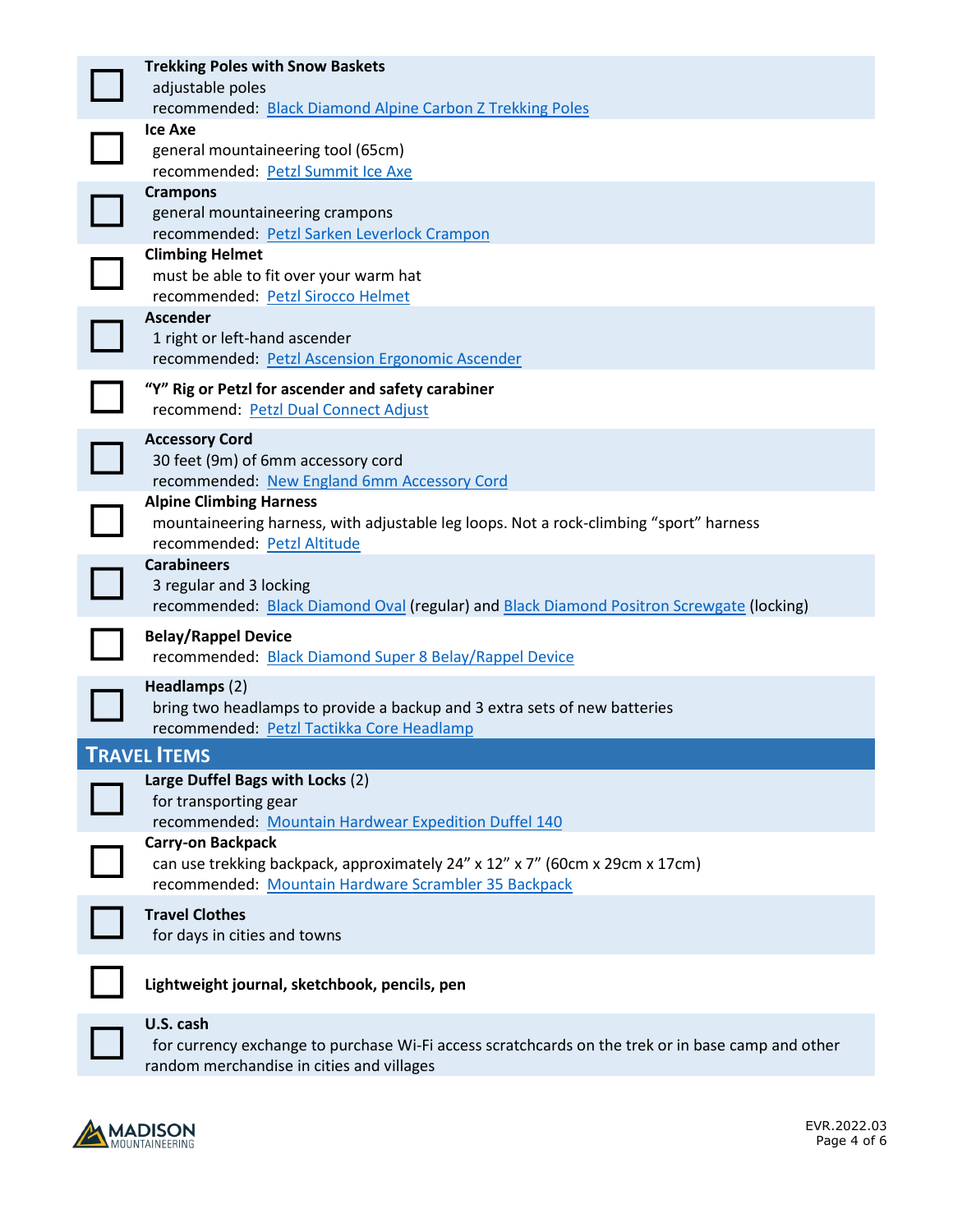| <b>ADDITIONAL FOOD ITEMS</b> |                                                                                                                                                                       |  |
|------------------------------|-----------------------------------------------------------------------------------------------------------------------------------------------------------------------|--|
|                              | <b>Snack Food</b><br>bring around 5kg (~11 lbs) of your favorite climbing snack food such as bars, gels, nuts, beef jerky, etc.<br>variety of salty and sweet is good |  |
|                              | <b>OTHER EQUIPMENT</b>                                                                                                                                                |  |
|                              | Cup<br>plastic 16 oz. minimum cup or mug                                                                                                                              |  |
|                              | <b>Bowl</b><br>large plastic bowl for eating dinner or breakfast                                                                                                      |  |
|                              | Spoon<br>Recommend a long handled plastic spoon (Lexan) for eating dehydrated meals                                                                                   |  |
|                              | Water Bottles (2 or 3)<br>wide mouth bottles with 1-liter capacity<br>recommended: Nalgene 1L bottle                                                                  |  |
|                              | <b>Water Bottle Parkas (2)</b><br>fully insulated with zip opening<br>recommended: Outdoor Research Water Bottle Parka #1                                             |  |
|                              | <b>Water Treatment (optional)</b><br>recommended: SteriPEN Ultra, Aquamira, tablets, etc.                                                                             |  |
|                              | <b>Thermos</b><br>1 liter<br>recommended: Hydro Flask 32oz Wide Mouth Insulated Bottle                                                                                |  |
|                              | <b>Heated Insoles (optional)</b><br>recommended: Hotronic Custom S4 Heating Elements Foot Warmer Kit                                                                  |  |
|                              | <b>Hand Warmers</b><br>recommended: Yaktrax Hand Warmer                                                                                                               |  |
|                              | Sunscreen<br>SPF 50 or better                                                                                                                                         |  |
|                              | Lip Screen (2 sticks)<br>SPF 30 or better                                                                                                                             |  |
|                              | <b>Toiletry Bag</b><br>include toilet paper and hand sanitizer                                                                                                        |  |
|                              | <b>Pee Bottle</b><br>1-liter minimum bottle for convenience at night in the tent                                                                                      |  |
|                              | <b>Female Urination Device (FUD)</b><br>recommended: Sani-Fem Freshette                                                                                               |  |
|                              | Knife or Multi-tool (optional)                                                                                                                                        |  |

**MADISON**<br>MOUNTAINEERING